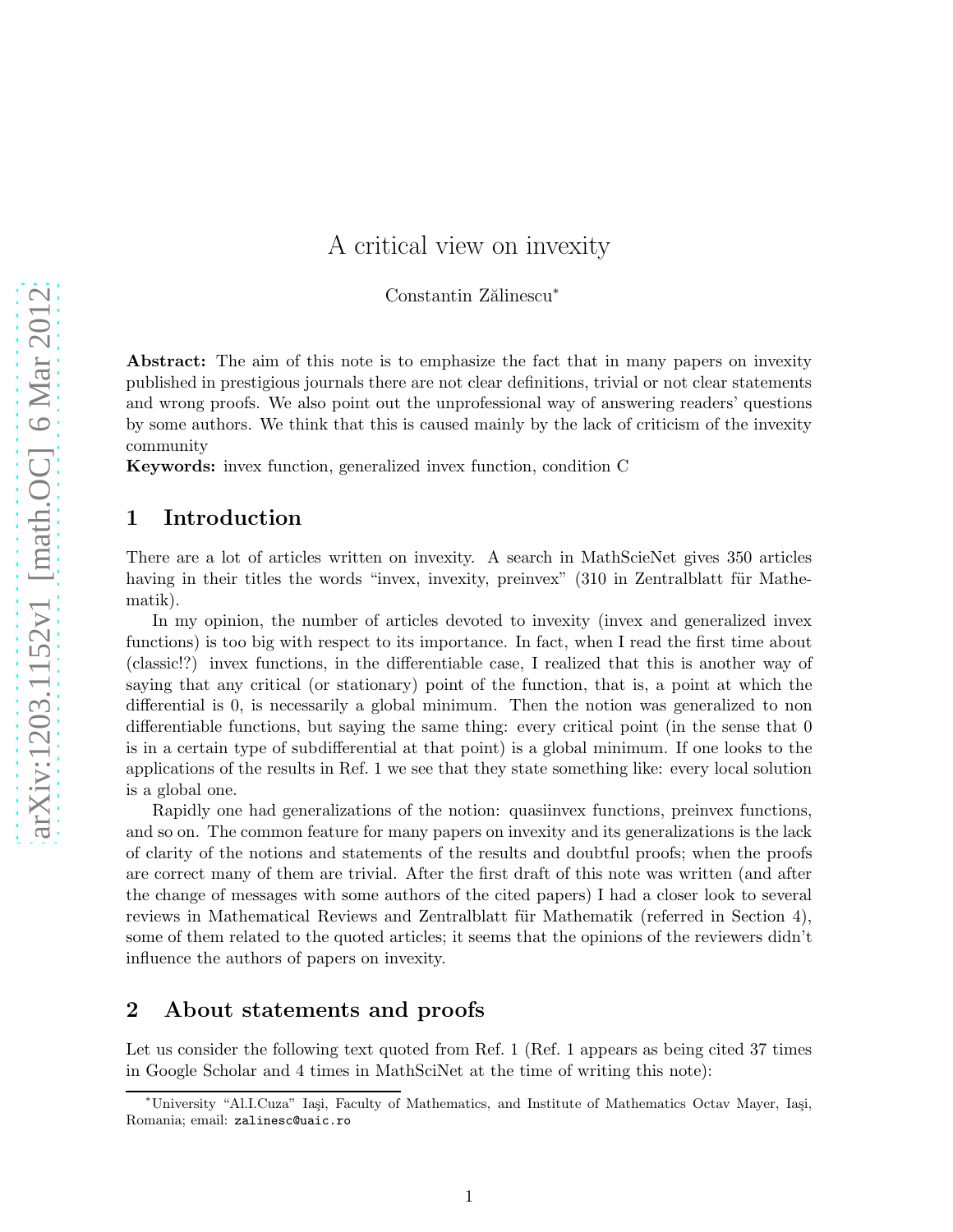"Definition 1.1. See Refs. 1–2. A set  $K \subseteq \mathbb{R}^n$  is said to be invex if there exists a vector function  $\eta: \mathbb{R}^n \times \mathbb{R}^n \to \mathbb{R}^n$  such that

$$
x, y \in K, \ \lambda \in [0, 1] \Rightarrow y + \lambda \eta(x, y) \in K.
$$

**Remark 1.1.** A convex set is an invex set; i.e., take  $\eta(x, y) = x - y$ . But the converse does not hold."[1](#page-1-0)

Note on this remark: Of course, the converse does not hold because by Definition 1.1 in Ref. 1 quoted above, any set is invex: just take  $\eta(x, y) := 0$ . The honest definition is: let  $\eta: \mathbb{R}^n \times \mathbb{R}^n \to \mathbb{R}^n$  be a function. The set  $K \subset \mathbb{R}^n$  is said to be  $\eta$ -invex if ...

Or there is another formulation: One says that f is  $(\theta, \alpha)$ -d invex if there exist  $\theta$  etc such that f satisfies a certain condition involving  $\theta$  etc. Of course, correctly is to introduce first  $\theta, \alpha, d$  and after that to say that f is  $(\theta, \alpha)$ -d invex if ...

Let us quote from Ref. 2:

"Theorem 8. A function  $f: \mathbb{R}^n \to \mathbb{R}$  is  $B_-(0,r)$ -invex  $(B_-(0,r)$ -incave) with respect to  $\eta$  and b on  $\mathbb{R}^n$  if and only if its every stationary point is a global minimum (maximum) in  $R^n$ ."

At least two remarks are in order with respect to this statement. The first one: If the statement is true, f is  $B-(0, r)$ -invex with respect to  $\eta$  and b (in the sense of Definition 1 in Ref. 2 if and only if  $f$  is invex (because, as seen above, the invexity of the differentiable function  $f: \mathbb{R}^n \to \mathbb{R}$  is equivalent to the fact that every stationary point is a global minimum); so which is the need to introduce  $B-(0, r)$ -invexity? The second one: The statement gives the impression that the functions  $\eta$  and b, as well as  $r \in \mathbb{R}$ , are given. Consider  $n = 1$ ,  $r = 0$ ,  $b(x, u) := 1$  and  $\eta(x, u) := u^{-1}(x^2 - u^2) + \text{sgn } u$  for  $u \neq 0, \eta(x, u) := 0$  for  $u = 0$ . Taking  $f(x) = \frac{1}{2}x^2$  for  $x \in \mathbb{R}$  we see that every stationary point of f (that is,  $u = 0$ ) is a global minimum, but f is not  $B-(0,r)$ -invex with respect to  $\eta$  and b on R. Let us quote also from Definition 8 in Ref. 3:

"Let  $S \subset \mathbb{R}^n$  be a nonempty invex set with respect to  $\eta$ . A function  $f : S \to \mathbb{R}$  is said to be pre-invex with respect to  $\eta$  if, there exists a vector-valued function  $\eta: S \times S \to R^n$  such that the relation ...";

Definition 9 in Ref. 3 is obtained by changing pre-invex by invex. So, first  $\eta$  is given, and one line below one asks the existence of an  $\eta$ .

I am not used with this kind of text in mathematics. If invexity is not a domain of mathematics it is advisable to say it explicitly. Why is this important? Because we are judged in comparison with other mathematicians for getting jobs, for promotions, for getting grants. Even if one declares that invexity is not a domain of mathematics, this does not change a lot the situation because now one asks for interdisciplinarity.

Why did I ask if invexity is a topic in mathematics? Because I had the impression that the next text quoted from Ref. 4 is not a mathematical text (Ref. 4 appears as being cited 21 times in Google Scholar and 3 times in MathSciNet):

"Remark 2.3. We will show that Assumption C holds if  $\eta(x, y) = x - y + o(x - y)$ . In fact, the following two equalities hold: (i)  $\eta(y, y + \lambda \eta(x, y))$ 

<span id="page-1-0"></span> $1<sup>1</sup>$  To see the precise coordinates of the references referred in the quoted texts one might consult the reviews on MathSciNet of the corresponding articles listed at the end of this note.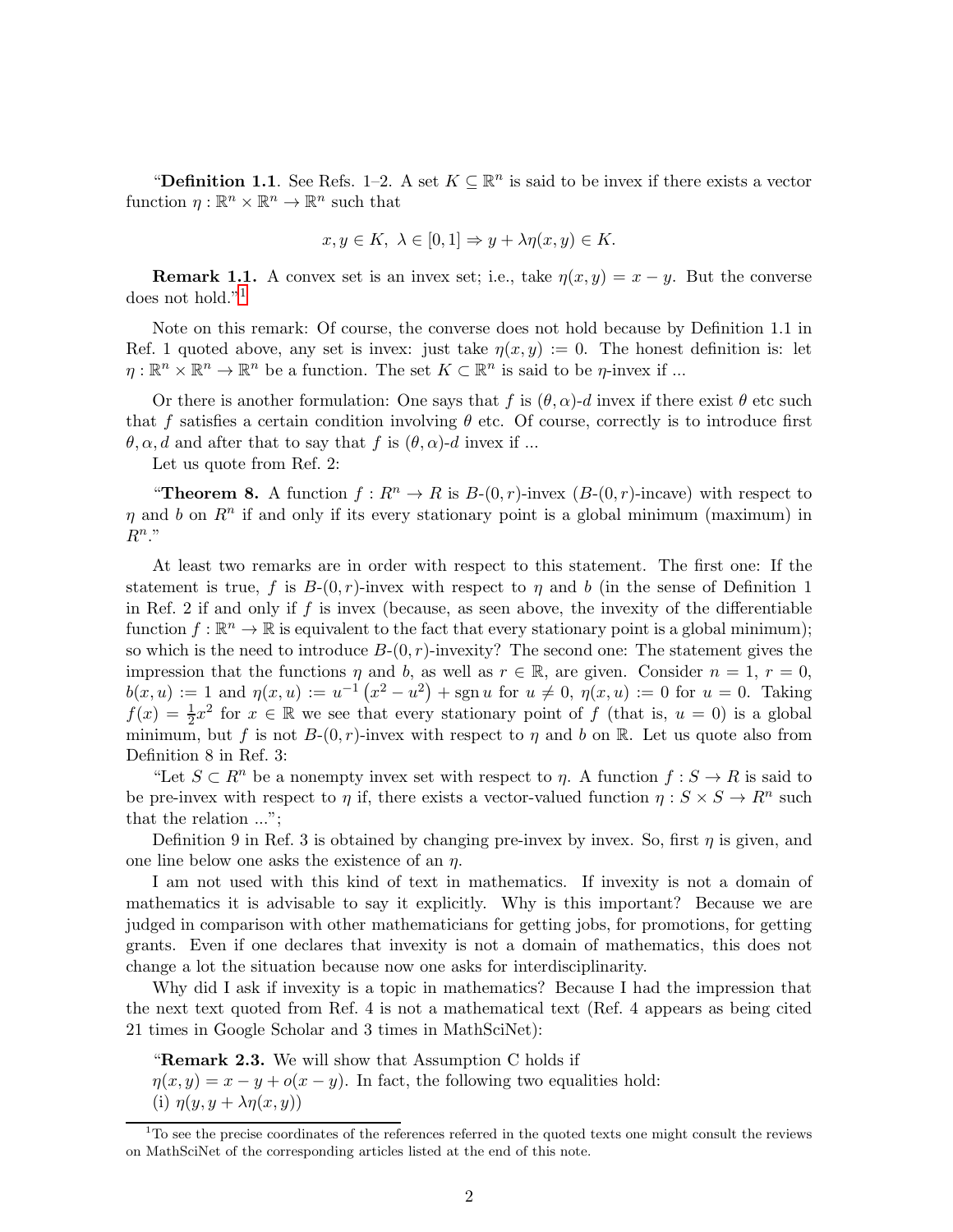$$
= \eta(y, y + \lambda(x - y + o(x - y))
$$
  
= -\lambda(x - y + o(x - y)) + o(\lambda(x - y + o(x - y)))  
= -\lambda[x - y + o(x - y) + o(x - y + o(x - y))]  
= -\lambda[x - y + o(x - y)]  
= -\lambda\eta(x, y);<sup>n</sup> 2

(I didn't quote the second equality which is of the same type).

Seeing this I sent messages to the authors of Ref. 4 asking:

"What do you mean by  $\eta(x, y) = x - y + o(||x - y||)$  in Remark 2.3?",

but the answers were unsatisfactory. I don't cite the answers here being contained in private correspondence.

Which is this Condition C (or Assumption C)? I quote again from page 610 of Ref. 4 (see also page 116 of Ref. 5):

"Assumption C. See Ref.6. Let  $\eta: X \times X \to \mathbb{R}^n$ . Then, for any  $x, y \in \mathbb{R}^n$ and for any  $\lambda \in [0, 1]$ ,  $\eta(y, y + \lambda \eta(x, y)) = -\lambda \eta(x, y), \eta(x, y + \lambda \eta(x, y)) = (1 - \lambda) \eta(x, y).$ 

Somewhere it is written that  $X \subset \mathbb{R}^n$ ; probably for the authors it is not very important to speak about  $\eta(x, y)$  when x or y is not in X. Let us consider  $X = \mathbb{R}^n$ . (Also note that in Definition 2.4 of Ref. 4  $\eta: X \times X \to \mathbb{R}$ , that is,  $\eta$  takes its values in  $\mathbb{R}$  instead of  $\mathbb{R}^n$ .)

To see that the condition  $\eta(x, y) = x - y + o(x - y)$  does not imply Condition C let us consider  $\eta : \mathbb{R} \times \mathbb{R} \to \mathbb{R}$  be defined by  $\eta(x, y) = x - y + (x - y)^2$ . Of course  $\eta$  satisfies the hypothesis of the statement in Remark 2.3 of Ref. 4 (above). For  $\lambda = 1$ , the first relation of Condition C is equivalent to each of the next ones:  $-\eta(x, y) + (\eta(x, y))^2 = -\eta(x, y)$ ,  $(\eta(x,y))^2 = 0, \eta(x,y) = 0, (x - y)(1 + x - y) = 0, x - y \in \{0, -1\}.$  So, taking  $x = 0, y = 2$ and  $\lambda = 1$  one sees that  $\eta$  does not verify Condition C.

In Ref. 5 one finds:

"Example 2.1. Let

$$
\eta(x,y) = \begin{cases}\n x - y & \text{if } x \ge 0, y \ge 0; \\
 x - y & \text{if } x \le 0, y \le 0; \\
 -2 - y & \text{if } x > 0, y \le 0; \\
 2 - y & \text{if } x \le 0, y > 0.\n\end{cases}
$$

Then, it is easy to verify that  $\eta$  satisfies Condition C."

A similar example is the following quoted from Ref. 4 (which is very close to that quoted above from Ref. 5, as well as to Example 1.1 in Ref. 1):

"Example 2.2. Let

 $f(x) = -|x|, \forall x \in K = [-2, 2],$  and let  $\eta(x,y) =$  $\sqrt{ }$  $\int$  $\overline{\mathcal{L}}$  $x - y$  if  $x \ge 0, y \ge 0;$  $x - y$  if  $x < 0, y < 0;$  $-2 - y$  if  $x > 0, y \le 0;$ 2 - y if  $x \le 0, y > 0$ .

<span id="page-2-0"></span><sup>&</sup>lt;sup>2</sup>Related to this piece of non-mathematics let us quote from what the authors say in the first footnote on the first page of Ref. 4: "The authors are thankful to ..., and **three anonymous referees** for their many valuable comments on an early version of this paper. The authors are also grateful to Professor B.D. Craven for some discussion on this paper". (C.Z.' emphasis.)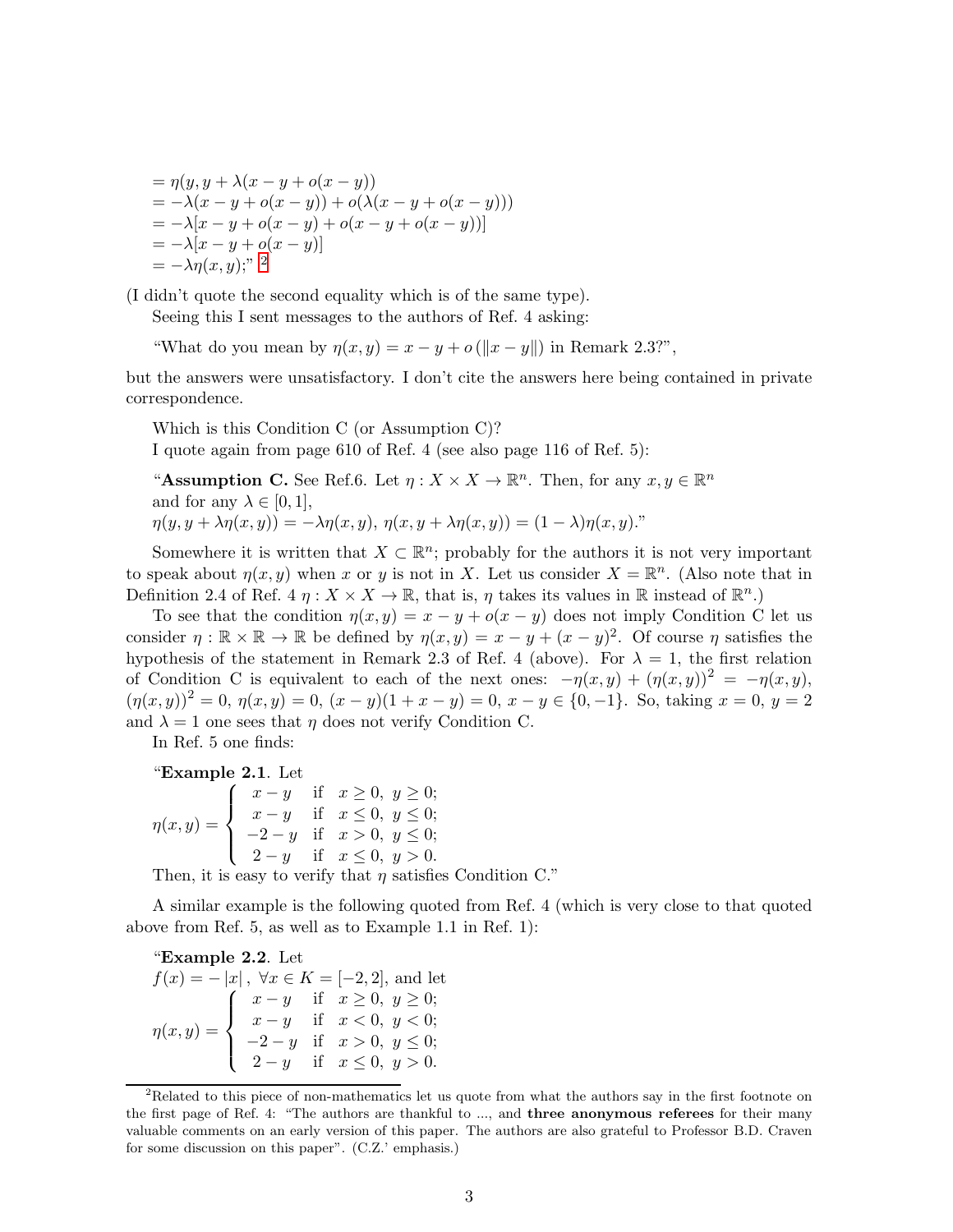Then, it is easy to verify that f is invex with respect to  $\eta$  on K and that f and  $\eta$  satisfy Assumptions A and C. However, f is not convex."

The authors seem to not realize that  $\eta$  defined in these two examples is not a function because  $\eta(2,0)$  gives 2 using the first expression and  $-2$  using the third expression. A possible modification for  $\eta$  defined in Example 2.1 of Ref. 5 could be:

$$
\eta(x,y) = \begin{cases} x - y & \text{if } xy \ge 0, \\ 2 - y & \text{if } xy < 0. \end{cases}
$$

Take  $x, y \in \mathbb{R}$  with  $x > 0 > y$  and  $\lambda \in [0, 1]$  and let us look to the second relation in Condition C. We have that  $\eta(x, y) = 2 - y$  and  $y' := y + \lambda \eta(x, y) = y + \lambda(2 - y)$ . Assuming that  $y' \geq 0$ , then  $\eta(x, y') = x - y' = x - 2 + (1 - \lambda)\eta(x, y)$ . Hence, in such a situation  $(y < 0)$ and  $y + \lambda(2 - y) \ge 0$  one has  $\eta(x, y + \lambda \eta(x, y)) = (1 - \lambda)\eta(x, y)$  if and only if  $x = 2$ . Is it possible to have  $y < 0$ ,  $y + \lambda(2 - y) \ge 0$  and  $\lambda \in [0, 1]$ ? The answer is YES! Just take  $\lambda = 1$ . Hence, for  $x = 1$ ,  $y = -1$  and  $\lambda = 1$  the second relation in Condition C is not verified because  $\eta(1,-1) = 3, \eta(1,-1+3) = \eta(1,2) = -1 \neq 0.$ 

In fact an adequate modification of the function  $\eta$  in Example 2.1 from Ref. 5 (or Example 2.2 in Ref. 4) is

$$
\eta(x,y) = \begin{cases}\n x - y & \text{if } xy \ge 0, \\
 2 - y & \text{if } x < 0, y > 0, \\
 -2 - y & \text{if } x > 0, y < 0.\n\end{cases}
$$

The function  $\eta$  defined in this way satisfies indeed Condition C.

Somewhere (say [S]) it was said that

<span id="page-3-0"></span>
$$
\eta(y + \lambda_2 \eta(x, y), y + \lambda_1 \eta(x, y)) = (\lambda_2 - \lambda_1)\eta(x, y) \quad \forall x, y \in \mathbb{R}^n, \ \forall \lambda_1, \lambda_2 \in [0, 1], \qquad (1)
$$

whenever  $\eta$  verifies Condition C; and for this the proof of Theorem 3.1 in Ref. 4 was cited. In fact I was determined by [S] to look at Ref. 4 and Ref. 5. Of course, relation [\(1\)](#page-3-0) is nice and good to have; moreover, for  $\lambda_2 = 0$  one recovers the first relation in Condition C.

Looking at the proof of Theorem 3.1 in Ref. 4 (but one can look also at the proof of Theorem 2.1 in Ref. 4 for the same text), one observes that one takes  $0 < \lambda_2 < \lambda_1 < 1$  and one obtains relation (14) of Ref. 4 I am quoting below:

$$
\begin{aligned}\n\H\cdot \eta(y + \lambda_1 \eta(x, y), y + \lambda_2 \eta(x, y)) \\
&= \eta(y + \lambda_1 \eta(x, y), y + \lambda_1 \eta(x, y) - (\lambda_1 - \lambda_2) \eta(x, y)) \\
&= \eta(y + \lambda_1 \eta(x, y), y + \lambda_1 \eta(x, y) + \eta(y, y + (\lambda_1 - \lambda_2) \eta(x, y))) \\
&= -\eta(y, y + (\lambda_1 - \lambda_2 \eta(x, y))) \\
&= (\lambda_1 - \lambda_2) \eta(x, y).\n\end{aligned}
$$

The first equality is obvious, the second as well as the fourth follow from the first relation in Condition C [however it is  $= -\eta(y, y+(\lambda_1-\lambda_2)\eta(x, y))$  instead of  $= -\eta(y, y+(\lambda_1-\lambda_2\eta(x, y))$ ]. What is used to obtain the third equality? Setting  $y' := y + \lambda_1 \eta(x, y)$ , the expression on the third line becomes  $\eta(y', y' + \eta(y, y + (\lambda_1 - \lambda_2)\overline{\eta}(x, y)))$ . In order to get the expression on the fourth line (using directly Condition C) we should have  $\eta(y'', y'' + \eta(y, y''))$  with  $y'':=y+(\lambda_1-\lambda_2)\eta(x,y)$ . Is  $y'=y''$ ? In fact  $y'=y''$  if and only if  $\eta(x,y)=0$  or  $\lambda_2=0$ .

Maybe [\(1\)](#page-3-0) is true whenever Condition C holds, but some additional arguments must be provided.

I do not propose myself to mention all doubtful sentences or statements in articles about invexity, but the majority I had occasion to browse are like that.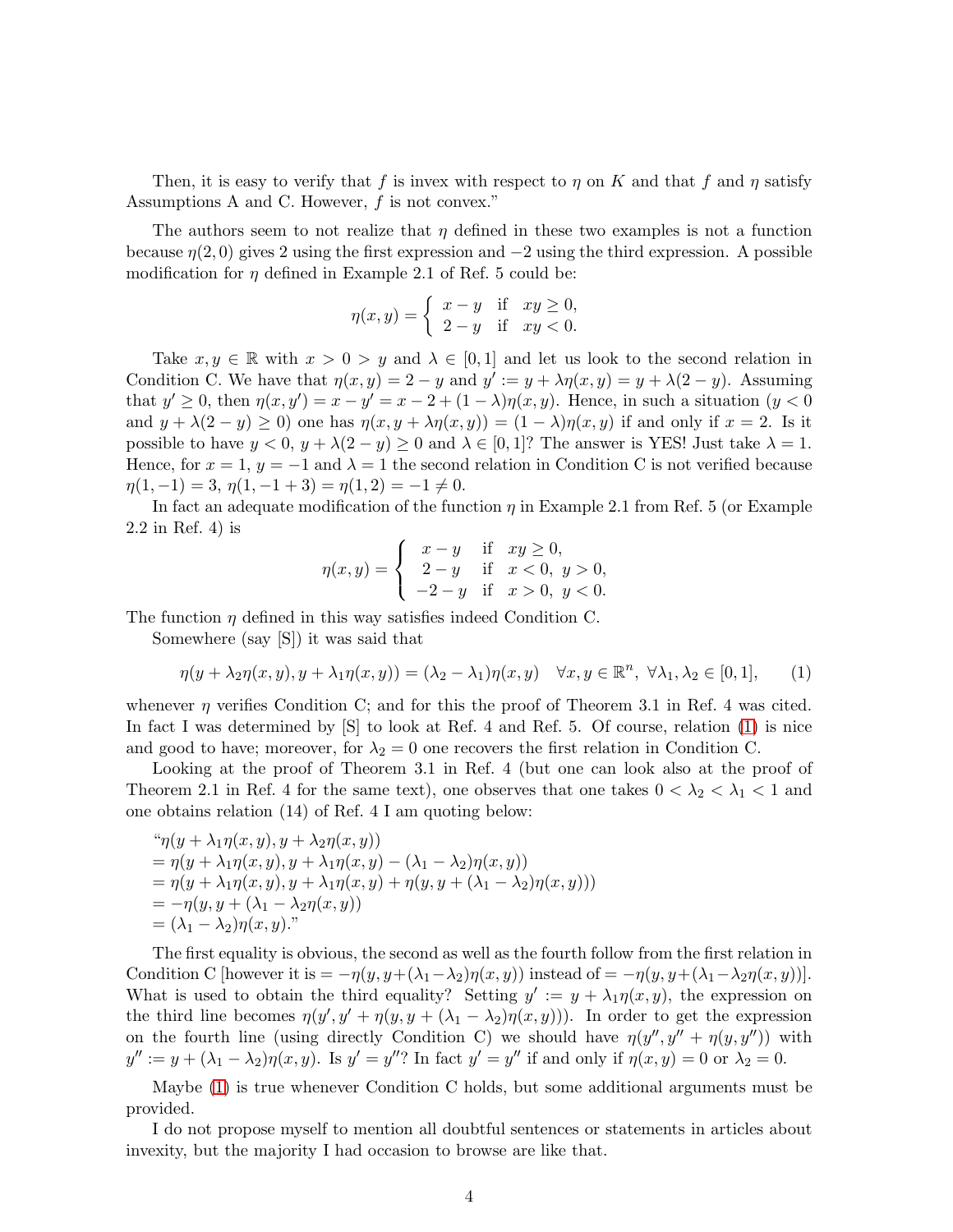#### 3 About the triviality of results and generalizations

Another problem with invexity is given by the triviality of some results or generalizations. Let us mention some of them found in recent articles published in prestigious journals.

It is well known that for a Gâteaux differentiable function  $f: D \to \mathbb{R}$  with D an open subset of a normed vector space (but  $X$  could be a topological vector space), for any (distinct) points  $a, b \in D$  with  $[a, b] := {\lambda a + (1 - \lambda)b \mid \lambda \in [0, 1]} \subset D$ , there exists  $c \in [a, b] :=$  ${\lambda a + (1 - \lambda)b \mid \lambda \in (0,1)}$  such that  $f(b) - f(a) = \nabla f(c)(b - a)$  (the proof being immediate using the real-valued function  $\varphi$  defined by  $\varphi(t) := f (ta + (1-t)b)$  for those  $t \in \mathbb{R}$  with  $ta + (1 - t)b \in D$ . Which are the main results obtained in Ref. 3? I don't speak about Theorems 11 and 12 which are just rewriting of the definitions of convexity and pre-invexity (in Theorem 11 of Ref. 3 no need of differentiability of  $f$ ). Let us quote Theorem 14 in Ref. 3:

"Theorem 14. Let  $S \subset R^n$  be a nonempty invex set with respect to  $\eta : S \times S \to R^n$ , and  $P_{ab}$  be an arbitrary  $\eta$ -path contained in int S. Moreover, we assume that  $f : S \to R$  is defined on S and differentiable on int S. Then, for any  $a, b \in S$ , there exists  $c \in P_{ab}^0$  such that the following relation

 $f(a + \eta(b, a)) - f(a) = [\eta(b, a)]^T \nabla f(c)$  (8) holds."

Because (c.f. Definition 5 in Ref. 3)  $P_{ab} := [a, a + \eta(a, b)]$  and  $P_{ab}^0 := [a, a + \eta(a, b)]$ , we see that Theorem 14 in Ref. 3is an immediate consequence of the usual mean-value theorem mentioned above. (Note that it is not said what kind of differentiability is asked for f — Gâteaux or Fréchet.) Probably the next paper will deal with such a result in infinite dimensional spaces, then with  $\alpha$ -η invex functions (mentioned below). Theorem 17 in Ref. 3 deals with a Taylor's expansion (of order 2) for f. Other "important" results (Theorems 21, 22) are immediate consequences of known results for derivable functions of one real variable. They could constitute easy exercises for students following a first course in analysis.

Another example in this sense is provided by Ref. 6. As seen in the title of Ref. 6, there is some G there. What is it? It is a function defined on a certain set  $A \subset \mathbb{R}$  with values in R which is increasing  $(s, t \in A, s < t \Rightarrow G(s) < G(t)$ , and moreover G is differentiable. In fact G is defined on the image of a real-valued function f defined in its turn on an  $\eta$ -invex set  $X \subset \mathbb{R}^n$ . (By the way, if  $A = I_f(X)$  is  $\{0,1\}$ , what does differentiability of G mean?) One defines G-invex and G-pre-invex functions. Let us quote Definition 3 in Ref. 6:

**"Definition 3.** Let X be a nonempty invex (with respect to  $\eta$ ) subset of  $R^n$  and f:  $X \to R$  be a differentiable function defined on X. Further, we assume that there exists a differentiable real-valued increasing function  $G: I_f(X) \to R$ . Then f is said to be (strictly) Ginvex at  $u \in X$  on X with respect to  $\eta$  if there exists a vector-valued function  $\eta: X \times X \to \mathbb{R}^n$ such that, for all  $x \in X$   $(x \neq u)$ ,  $G(f(x)) - G(f(u)) \geq G'(f(u)) \nabla f(u) \eta(x, u)$  (>). (2) If (2) is satisfied for any  $u \in X$  then f is G-invex on X with respect to  $\eta$ ."

Taking into account that for f (Fréchet) differentiable one has  $\nabla h(u) = G'(f(u)) \nabla f(u)$ , where  $h := G \circ f$ , the inequality above says that  $h(x) - h(u) \geq \nabla h(u)\eta(x, u)$ . Having this inequality for all  $x, u \in X$  this means that h is invex. So, one can say simply that f is G-invex (at u) if  $G \circ f$  is invex (at u). This simple remark is not made in Ref. 6, but one has (quoted from Ref. 6):

"We remark that the G-invexity assumption generalizes a hypothesis of Avriel et al.  $[6]$ , Avriel [7], Hanson [11] and Antczak [3] for differentiable functions. Thus, the following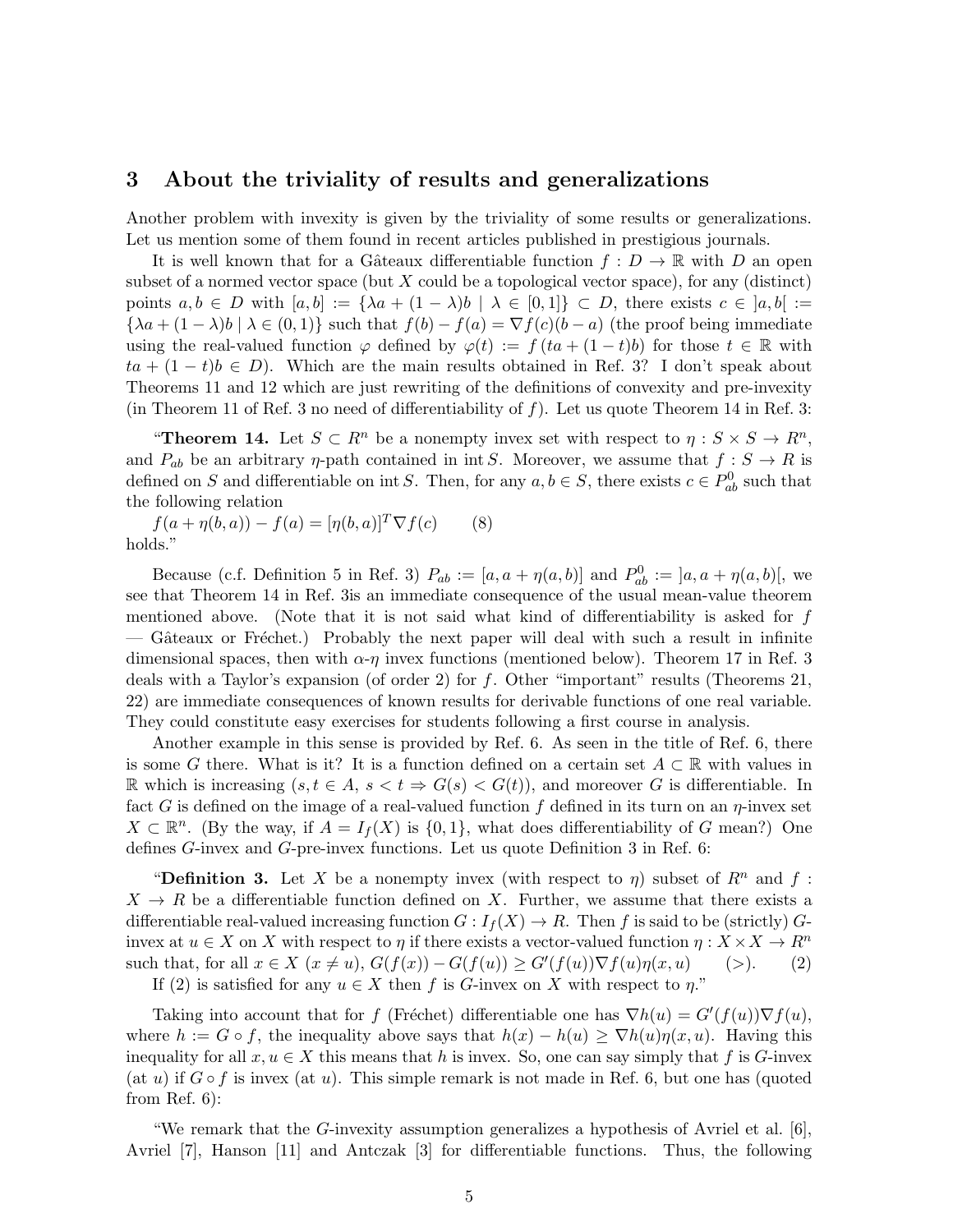remarks are true:

**Remark 5.** In the case when  $\eta(x, u) = x - u$ , we obtain a definition of a differentiable G-convex function introduced Avriel et al. [6].

**Remark 6.** Every invex function with respect to  $\eta$  introduced by Hanson [11] is G-invex with respect to the same function  $\eta$ , where  $G: I_f(X) \to R$  is defined by  $G(a) \equiv a$ . The converse result is, in general, not true (see also Remark 13 and Example 14).

**Remark 7.** Every r-invex function with respect to  $\eta$  introduced by Antczak [1,3] is Ginvex with respect to the same function  $\eta$ , where  $G: I_f(X) \to R$  is defined by  $G(a) = e^{ra}$ , where  $r$  is any finite real number."

(However, note that for  $r \leq 0$  the function G defined by  $G(a) = e^{ra}$  is not increasing.)

It is suggestive to quote also the definition a G-pre-invex function (but probably the reader already guesses it):

"Definition 9. Let X be a nonempty invex (with respect to  $\eta$ ) subset of  $R^n$ . A function  $f: X \to R$  is said to be (strictly) G-pre-invex at u on X with respect to  $\eta$  if there exist a continuous real-valued increasing function  $G: I_f(X) \to R$  and a vector-valued function  $\eta: X \times X \to R^n$  such that for all  $x \in X$   $(x \neq u)$ ,

 $f(u + \lambda \eta(x, u)) \leq G^{-1}(\lambda G(f(x)) + (1 - \lambda)G(f(u)))$  (<). (3)

If (2) is satisfied for any  $u \in X$  then f is G-pre-invex on X with respect to  $\eta$ ."

Of course, the author does not (want to) observe that this means that  $h := G \circ f$  is pre-invex at u. What does he obtain in Theorem 10 of Ref. 6? He obtains that  $f$  is  $G$ -invex provided f and G are differentiable and f is G-pre-invex. I quote from page 646 in Ref. 1:

"Recently, Pini (Ref. 6) showed that, if f is defined on an invex set  $K \subseteq \mathbb{R}^n$  and if it is preinvex and differentiable, then f is also invex with respect to  $\eta$ ; i.e.,  $f(y) - f(x) \ge$  $\eta(y,x)^T \nabla f(x)^{\nu}.$ 

Of course, in Ref. 6 one gives a detailed proof. At page 646 of Ref. 1 one continues with:

"But the converse is not true in general. A counterexample was given in Ref. 6. However, Mohan and Neogy (Ref. 9) proved that a differentiable invex function is also preinvex under the following condition. Condition C. ..."

At page 1620 of Ref. 6 one says:

"The converse result is not true in general, that is, there exist  $G$ -invex functions with respect to  $\eta$  which are not G-pre-invex with respect to the same function  $\eta$ . To prove the converse theorem the function  $\eta$  should satisfy the following condition C (see [16]). **Condition** C. ..."

Of course one states Theorem 11 and one gives a detailed proof. As a conclusion for paper Ref. 6: The function f is G-"word" if  $G \circ f$  is "word". If an existing result holds for "word" then in Ref. 6 one has a result for  $G$ -"word" with detailed proof. And this is published in a prestigious journal.

The case of Refs. 3, 6 is not singular. Let us have a look to Ref. 7 and its follower Ref. 8. Let us quote first from Ref. 7 two interesting phrases:

"In recent years, the concept of convexity has been generalized and extended in several directions using **novel and innovative** techniques"

and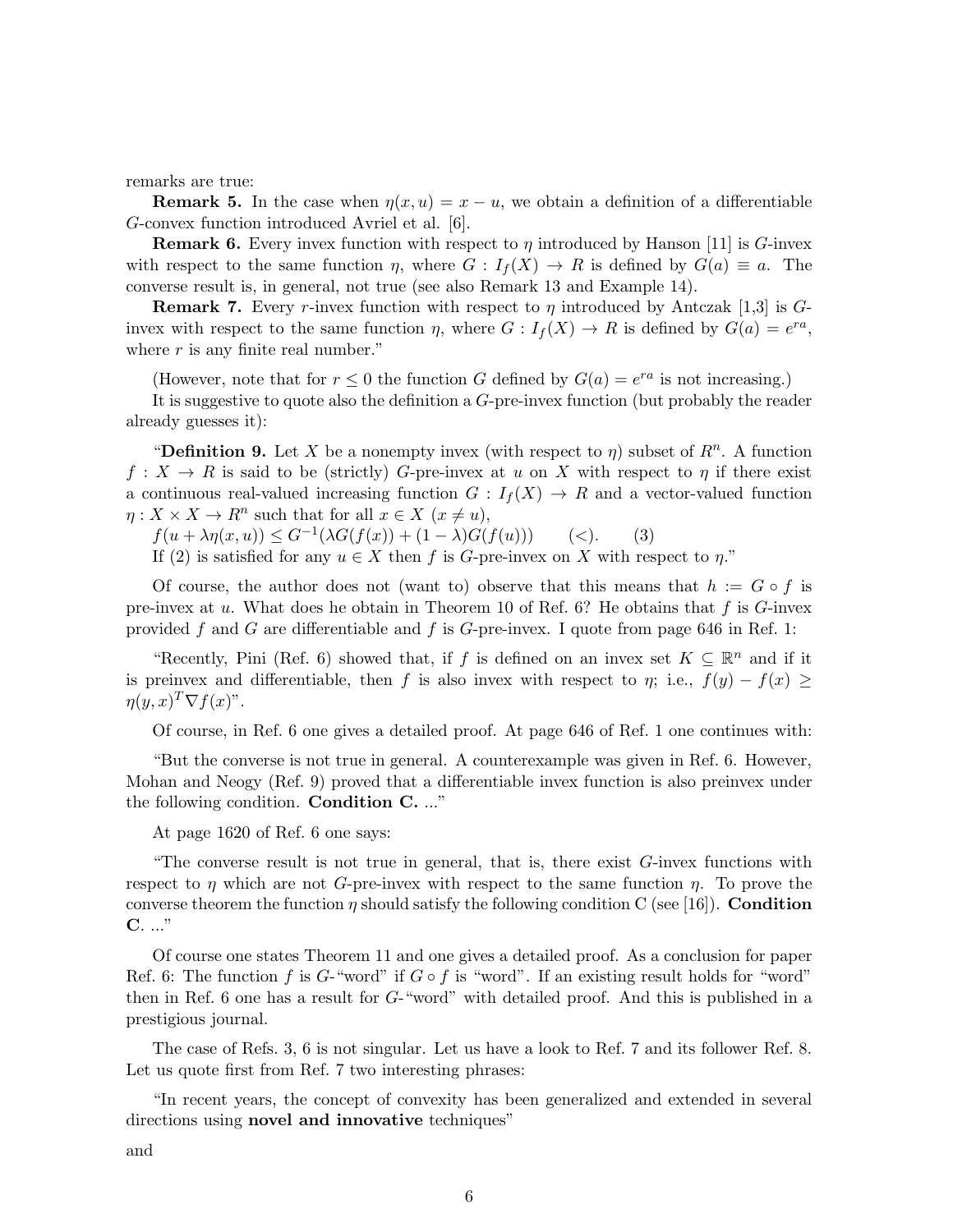"Motivated and inspired by the research going on in this fascinating field, we introduce a new class of generalized functions".

Let us quote again from page 698 of Ref. 7:

"Let K be a nonempty closed set in a real Hilbert space H. We denote by  $\langle ., . \rangle$  and  $\| . \|$  the inner product and norm respectively. Let  $F: K \to H$  and  $\eta(.,.) : K \times K \to R$  be continuous functions. Let  $\alpha: K \times K \to R \setminus \{0\}$  be a bifunction. First of all, we recall the following well-known results and concepts.

**Definition 2.1.** Let  $u \in K$ . Then the set K is said to be  $\alpha$ -invex at u with respect to  $\eta(.,.)$  and  $\alpha(.,.),$  if, for all  $u, v \in K$ ,  $t \in [0,1], u + t\alpha(v, u)\eta(v, u) \in K$ . K is said to be an α-invex set with respect to η and α, if K is α-invex at each  $u \in K$ . The α-invex set K is also called  $\alpha\eta$ -connected set. Note that the convex set with  $\alpha(v, u) = 1$  and  $\eta(v, u) = v - u$  is an invex set, but the converse is not true."

First note that  $u + t\alpha(v, u)\eta(v, u)$  above does not make sense if  $H \neq \mathbb{R}$  because  $u \in H$ and  $t\alpha(v, u)\eta(v, u) \in \mathbb{R}$ ; next, if  $\eta(., .): K \times K \to H$  (as in Ref. 8, then K is an  $\alpha$ -invex set with respect to  $\eta$  iff K is  $\eta'$ -invex, where  $\eta' := \alpha \eta$  (apparently not observed in Refs. 7, 8). Of course, in Definition 2.2 of Ref. 7 one says:

"The function F on the  $\alpha$ -invex set K is said to be  $\alpha$ -preinvex with respect to  $\alpha$  and  $\eta$ , if  $F(u + t\alpha(v, u)\eta(v, u)) \leq (1 - t)F(u) + tF(v), \ \forall u, v \in K, \ t \in [0, 1]^n$ ,

that is (I say), F is  $\eta'$ -preinvex (however, one must take  $F: K \to R$  as in Ref. 8 instead of  $F: K \to H$ ). In a similar way one obtains the corresponding definitions for " $\alpha$ -invex" replaced by "quasi α-preinvex" (see Definition 2.3 in Ref. 7, "logarithmic α-preinvex" (see Definition 2.4 in Ref. 7), "pseudo  $\alpha$ -preinvex" (see Definition 2.5 in Ref. 7) from the definitions without  $\alpha$ . (Note the interesting inequality  $\max\{F(u), F(v)\}$  <  $\max\{F(u), F(v)\}$  from the displayed relation after Definition 2.4 in Ref. 7.) Maybe the next one is an exception:

"Definition 2.6. The differentiable function F on K is said to be an  $\alpha$ -invex function with respect to  $\alpha$  and  $\eta$ , if

 $F(v) - F(u) \geq \langle \alpha(v, u) F' \rangle$  $(u), \eta(v, u)\rangle$ ,  $\forall u, v \in K$ , where  $F'(u)$  is the differential of F at  $u \in K$ . The concepts of the  $\alpha$ -invex and  $\alpha$ -preinvex functions have played very important role in the development of convex programming; see [6,7]. Note that for  $\alpha(v, u) = 1$ , Definition 2.6 is mainly due to Hanson [1]".

Unfortunately not, even in this case, F is  $\alpha$ -invex with respect to  $\alpha$  and  $\eta$  iff F is  $\eta'$ -invex. What is new and surprising for me is the emphasized text above.

Similar remarks are valid for the notions of " $\alpha\eta$ -monotone", "strictly  $\alpha\eta$ -monotone", " $\alpha\eta$ pseudomonotone", "quasi  $\alpha\eta$ -monotone", "strictly  $\alpha\eta$ -pseudomonotone" referred to an operator  $T: K \to H$  (defined in Definition 2.7 in Ref. 7).

However, there are some notions which do not correspond to those for  $\eta' := \alpha \eta$ . These are those containing the word "strongly" in their definition: "strongly  $\alpha\eta$ -monotone" and "strongly  $\alpha\eta$ -pseudomonotone" operators (see Definition 2.7 in Ref. 7) as well as "strongly  $\alpha$ -preinvex" (see Definition 2.8 in Ref. 7), "strongly  $\alpha$ -invex" (see Definition 2.9 in Ref. 7), "strongly pseudo  $\alpha\eta$ -invex" (see Definition 2.10 in Ref. 7) and "strongly quasi  $\alpha$ -invex" (see Definition 2.11 in Ref. 7) functions. The results which refer to these notions are Theorems 3.1–3.5 in Ref. 7. I do not propose myself to verify the correctness of these results (however see Example 6.1 in Ref. 8, but some of them probably are not true having in mind that Theorems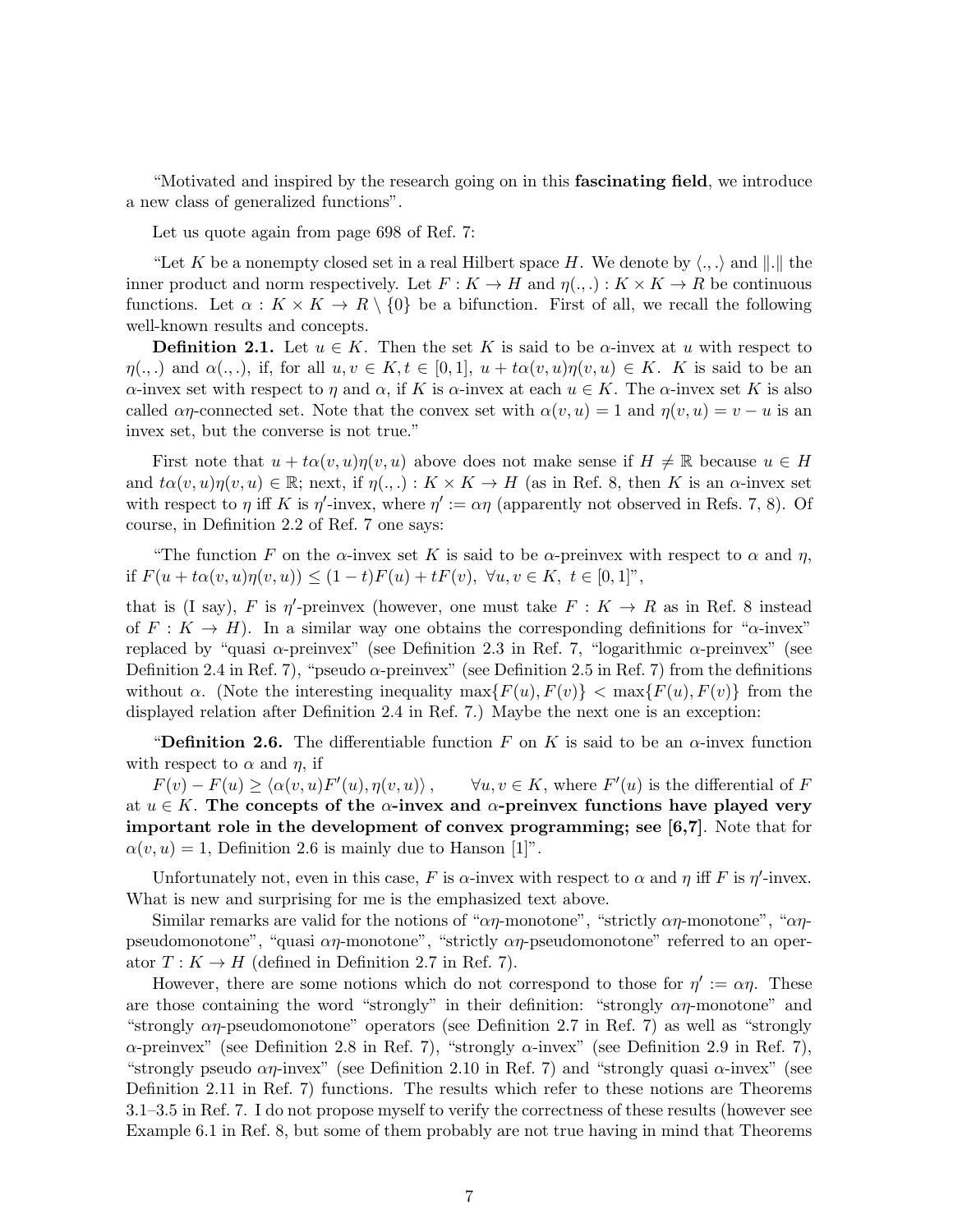6.1 and 6.4 in Ref. 8 give alternative formulations for the sufficiency parts of Theorems 3.2 and 3.5 in Ref. 7, respectively. What I want to point out are the following facts:

1) If  $\eta(u, u) = 0$  for some  $u \in K$  then there do not exist pseudo  $\alpha$ -preinvex, strictly  $\alpha$ -invex and strictly pseudo  $\alpha$ -invex functions with respect to  $\alpha$  and  $\eta$ , as well as strictly  $\alpha\eta$ -monotone and strictly pseudo  $\alpha\eta$ -monotone operators. Note that if  $\alpha$  and  $\eta$  satisfy Condition C at page 702 of Ref. 7 or condition (ii) in Theorem 6.1 of Ref. 8 then  $\eta(u, u) = 0$  for every  $u \in K$ .

2) In some proofs of the statements in Refs. 7 and 8 one uses the relation  $g(1) - g(0) =$  $\int_0^1 g'(t)dt$ , where g is a real-valued derivable function on a subset of R containing [0,1]. In fact  $g(t) := F(u + t\alpha(v, u)\eta(v, u))$  for  $t \in [0, 1]$ , where F is differentiable. It is a well-known fact that the formula  $g(1) - g(0) = \int_0^1 g'(t) dt$  might not be true if g' is not Riemann integrable on [0, 1]. As an example take  $g(t) := t^2 \sin t^{-2}$  for  $t \in [0, 1], g(0) := 0$ .

3) In Theorems 6.1–6.4 of Ref. 8 one uses the condition " $\alpha(u, u + t\alpha(v, u)\eta(v, u))$  =  $t\alpha(v, u), \ \forall u, v \in K, \ t \in [0, 1]^n$ . Taking  $t = 0$ , this implies that  $\alpha(u, u) = 0$  for every  $u \in K$ , contradicting the assumption made before Definition 1.1 in Ref. 8 that  $\alpha$  takes its values in  $R \setminus \{0\}$ . This shows that the domain of applicability of Theorems 6.1–6.4 in Ref. 8 is the empty set.

### 4 Conclusions

In this note we pointed out that several papers published in prestigious journals contain important drawbacks in the formulation of the notions and in the statements of the results, as well as very serious mistakes in the proofs. Also, there are many trivial generalizations of notions and results. In this sense it is useful to mention that there are several reviews in Mathematical Reviews and Zentralblatt für Mathematik which are concordant with our opinions; let us cite the reviews  $MR1989930$  (2004e:90091) (for Ref. 4, by S. Komlosi) in which it is mentioned explicitly that Remark 2.3 of Ref. 4 is false by giving a counterexample; Zbl 1094.26008 Noor, Muhammad Aslam On generalized preinvex functions and monotonicities. (English) [J] JIPAM, J. Inequal. Pure Appl. Math. 5, No. 4, Paper No. 110, 9 p., electronic only  $(2004)$ . ISSN 1443-5756 (by J. E. Martínez-Legaz) in which it is mentioned that all the results in the paper follow from a simple observation; Zbl 1096.26006 Noor, Muhammad Aslam; Noor, Khalida Inayat On strongly generalized preinvex functions. (English) [J] JI-PAM, J. Inequal. Pure Appl. Math. 6, No. 4, Paper No. 102, 8 p., electronic only (2005). ISSN  $1443-5756$  (by J. E. Martínez-Legaz) in which, besides other remarks, it is mentioned a definition which does not make sense; Zbl 1093.26006 (for Ref. 7, by N. Hadjisavvas) where it is mentioned that "Many other notions and properties introduced in this paper can be derived in the same way from the usual generalized invexity notions that can be found in other papers in the field. When this is not the case, mistakes occur frequently". We also pointed out the unprofessional way some authors answered questions related to their papers. In conclusion we consider that there are too many papers related to invexity, much more that the domain deserves. We consider that the editors of mathematical journals have to pay much more attention when accepting to publish such papers, taking into account at least the lack of criticism in the Invexity Community.